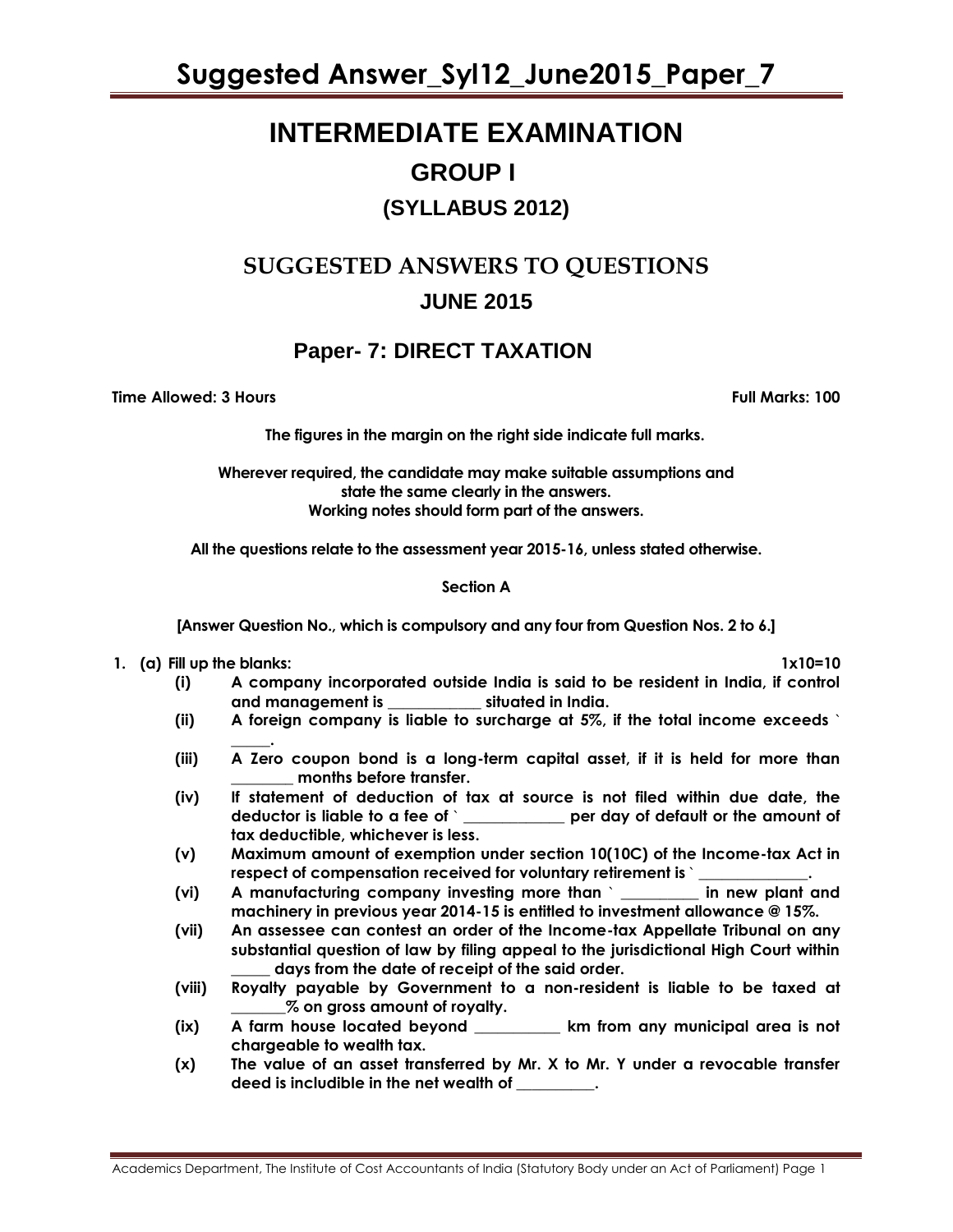- **(b) Choose the most appropriate alternative: 1x5=5**
	- **(i) Subject to fulfillment of other conditions, remuneration received by a foreign national as an employee of a foreign enterprise for services rendered by him during his stay in India is exempted from income tax, if his stay in India does not exceed a period of (A) 30 days** 
		- **(B) 60 days**
		- **(C) 90 days**
		- **(D) 120 days**
	- **(ii) Long-term capital gain on off-market sale of shares of a listed company without availing of indexation benefit is taxed at** 
		- **(A) 5%**
		- **(B) 10%**
		- **(C) 15%**
		- **(D) 20%**
	- **(iii) If dividend declared by an Indian company on or after 1st October, 2014 amounts to** ` **50,00,000, then dividend distribution tax (without considering surcharge and education cess) is** 
		- **(A)** ` **5,00,000**
		- **(B)** ` **6,25,000**
		- **(C)** ` **7,50,000**
		- **(D)** ` **8,82,353**
	- **(iv) Deduction under section 80 JJAA in respect of employment of new workmen can be claimed by company for an amount equal to**
		- **(A) 15% of additional wages to new workmen**
		- **(B) 20% of additional wages to new workmen**
		- **(C) 25% of additional wages to new workmen**
		- **(D) 30% of additional wages to new workmen**
	- **(v) A return of income for Assessment Year 2014-15 filed within the due date specified in Section 139(1) can be revised by the assessee at any time before expiry of**
		- **(A) 31st March, 2015**
		- **(B) 31st March, 2016**
		- **(C) 31st December, 2014**
		- **(D) 31st December, 2015**

**(c) Attempt all the questions below: 1×5=5**

- **(i) At what rate of interest on debentures of an Indian public limited company subscribed in foreign exchange by a non-resident Indian taxed?**
- **(ii) What is the period for which an advance pricing agreement shall remain valid?**
- **(iii) What is the rate of tax applicable to income of a non-resident sportsman who is a foreign national by way of participation in any sport in India?**
- **(iv) P. Ltd., a foreign company gave loan to Q. Limited, an Indian company. When shall P. Ltd. be deemed to the associated enterprise of Q. Ltd.?**

**(v) What is 'uncontrolled transaction'?**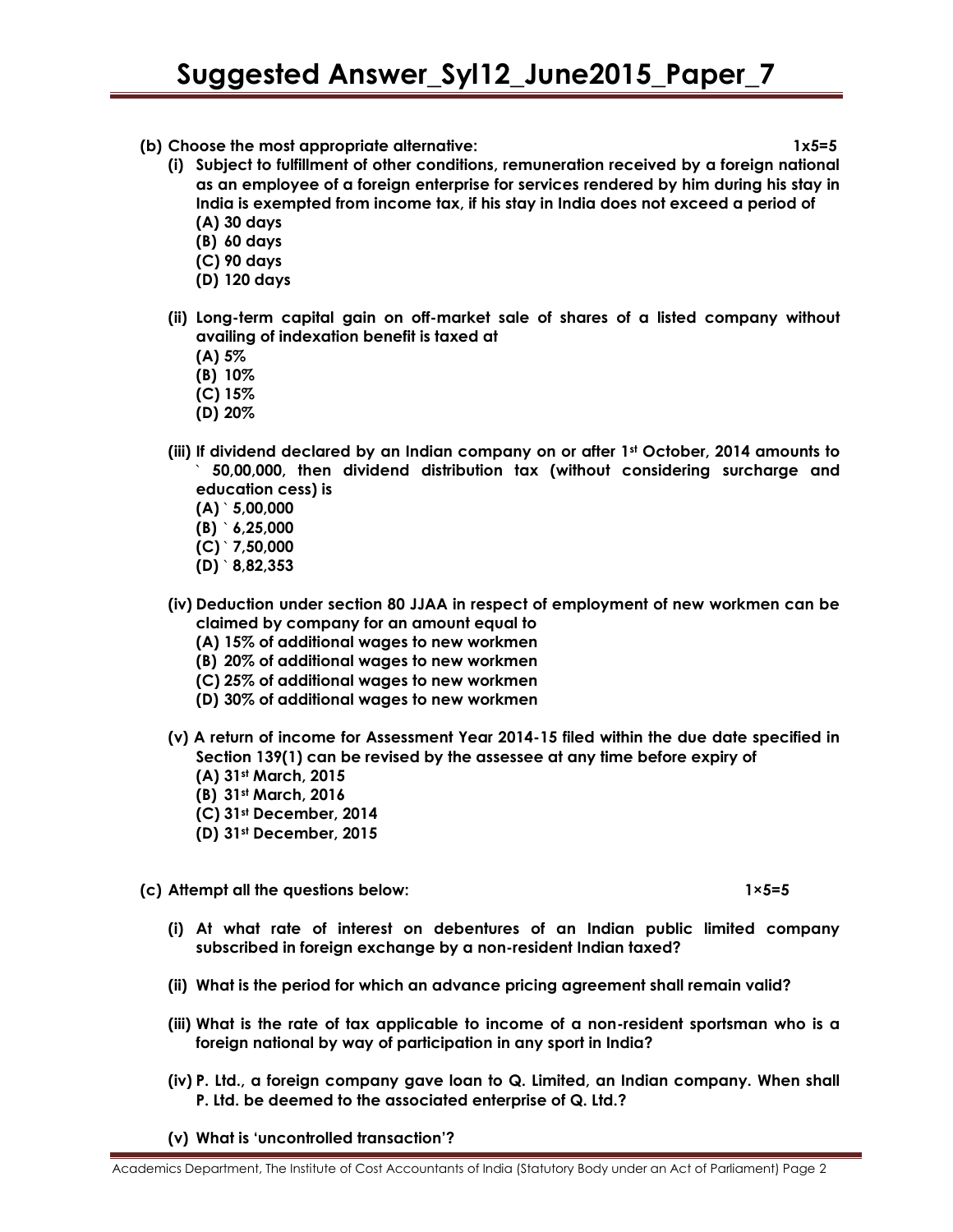- **1.** (a) (i) Wholly
	- (ii) `10 crores
	- (iii) 12 months
	- (iv) 200
	- $(v)$  '5  $\text{locs}$ (vi) `25 crores
	- (vii) 120
	- (viii) 25
	- (ix) 25
	- $(x)$  Mr. X
	- (b) (i) (C) 60 days
		- $(iii)$   $(B)$   $10\%$
		- $(iii)$   $(D)$   $8,82,353$
		- (iv) (D) 30% of additional wages to new workmen
		- (v) (B) 31st March, 2016
	- (c) (i) 20%
		- (ii) Five consecutive previous years.
		- (iii) 20%
		- (iv) If loan obtained by Q. Limited from P. Limited constitutes at least 51% of the book value of the assets of Q. Limited, then P. Limited and Q. Limited shall be said to be associated enterprises.
		- (v) Uncontrolled transaction means transaction between unrelated enterprises, whether resident or non-resident.
- **2. (a) Can Mr. Ajit who has long-term capital gain from sale of vacant site in India buy a residential house outside India to claim exemption under section 54F? Assume that he has no residential property in India. 3**
	- **(b) Vijay, a resident individual aged 59, is running a wholesale business in fertilizers, whose turnover for the year ended 31.03.2015 is** ` **70 lacs. Is he liable to pay advance tax, if he maintains books of accounts and gets his accounts audited under section 44AB of the Income-tax Act, 1961 (business income is** ` **5.2 lacs)? Will your answer be different if he opts for presumptive taxation? He has no other income. 3**
	- **(c) Name any four businesses which are eligible for deduction under section 35AD of the Income-tax Act, 1961. 4**
	- **(d) How is the unrealized rent dealt with in annual value determination of a house property under the Income-tax Act, 1961? What are the conditions to be satisfied in this regard? 3**

#### **Answer:**

- 2. (a) Exemption u/s 54F
	- When the assessee has no residential house property or has not more than one residential house property, he is eligible to claim exemption under section 54F.
	- When a long-term capital asset other than a residential house is transferred, the exemption by way of investment in residential house could be obtained by deploying the net consideration.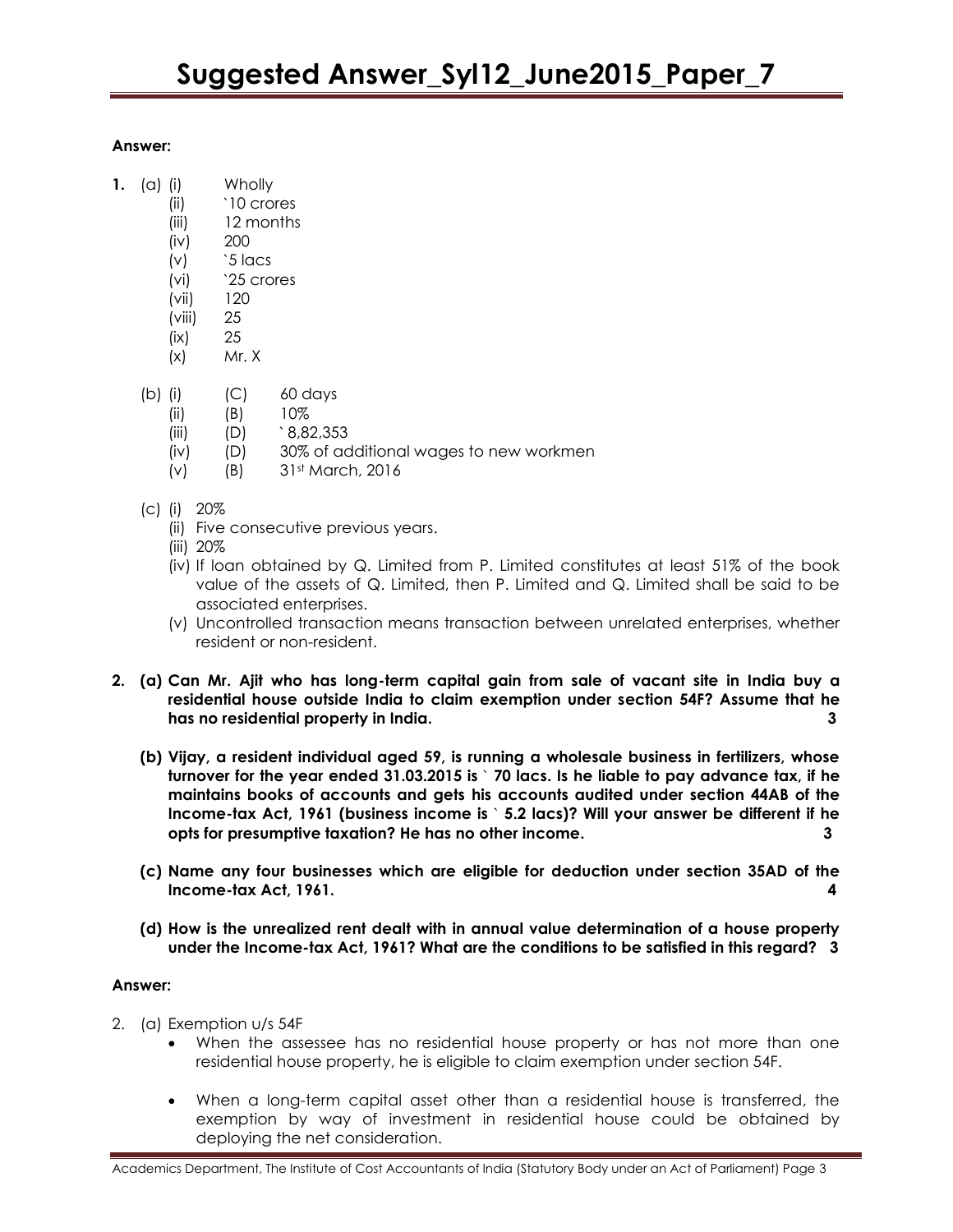- The exemption is subject to the condition that the assessee has within a period of one year before or two years after the date of transfer of long-term capital asset acquires a residential house or three years after transfer constructs a new residential house in India for the purpose of availing the exemption under section 54F.
- A person transferring a long-term capital asset in India cannot acquire a residential house outside India and be eligible for exemption under section 54F.
- Thus the person cannot claim exemption in respect of long-term capital gain on sale of vacant site in India by acquiring a residential house outside India.
- (b) Liability to pay advance tax

Where the assessed tax payable by an individual who is not a senior citizen, exceeds ` 10,000, he is liable to pay advance tax.

In the first situation, since the tax payable on total income exceeds ` 10,000 he is liable to pay advance tax.

Where he opts for presumptive tax, the obligation to pay advance tax will not arise at all.

- (c) Eligible businesses u/s 35AD The following businesses are specified business as per section 35AD(8):
	- Setting up and operating a cold chain facility
	- Setting up and operating a warehouse facility for storage of agricultural produce.
	- Laying and operating a cross country natural gas or crude or petroleum oil pipe line network for distribution, including storage facilities being an integral part of such network.
	- Building and operating, anywhere in India, a hotel of two star or above category as classified by the Central Government.
	- Building and operating, anywhere in India, a hospital with at least one hundred beds for patients.
	- Developing and building a housing project under a scheme for slum redevelopment or rehabilitation framed by the Central Government or State Government, as the case may be and notified in this behalf.
	- Developing and building a housing project under a scheme for affordable housing framed by the Central Government or State Government, as the case may be and notified in this behalf.
	- Production of fertilizers in India.
	- Setting up and operating an inland container depot or a container freight station notified or approved under the Customs Act, 1962.
	- Bee-keeping and production of honey and beeswax.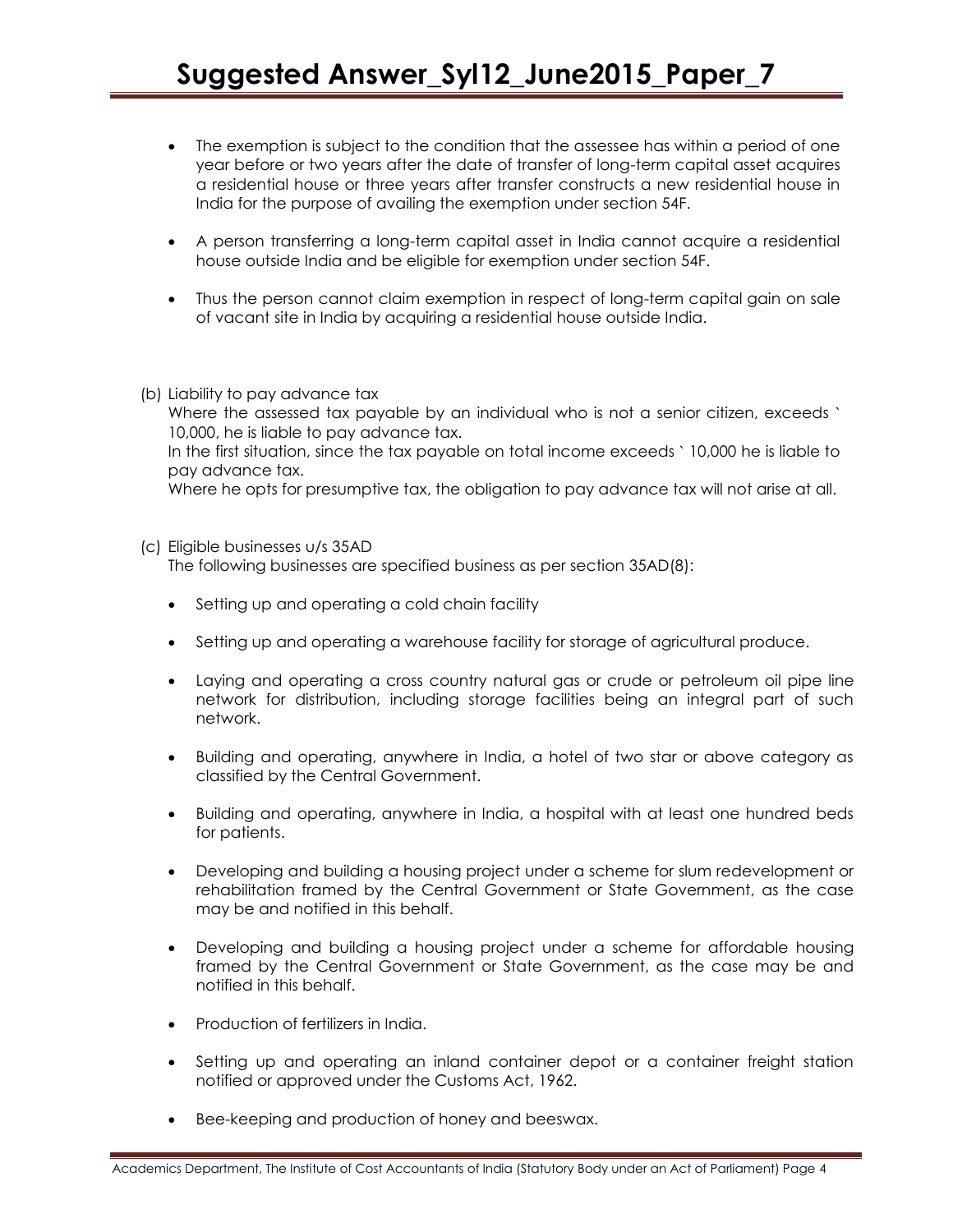- Setting up and operating a warehouse facility for storage of sugar.
- Laying and operating a slurry pipeline for the transportation of iron ore;
- Setting and operating a semi-conductor wafer fabrication manufacturing unit notified by the Board in accordance with such guidelines as may be prescribed.

#### (d) **Unrealised rent**

The amount of unrealized rent is not to be includible while determining the annual value of a property.

However, the following conditions are to be satisfied for excluding the unrealized rent.

- (i) The tenancy must be bona fide.
- (ii) The defaulting tenant has vacated or steps have been taken to compel him to vacate the property.
- (iii) The defaulting tenant is not in the occupation of any other property of the assessee; and
- (iv) The assessee has taken all steps to institute legal proceedings for the recovery of unpaid rent or satisfies the Assessing Officer that the legal proceedings would be useless.
- **3. (a) Sarath Ltd., engaged in manufacturing activity, acquired new plant for** ` **30 crores in August 2014 which was put to use from 15.09.2014. Compute depreciation, additional depreciation under section 32(1)(iia) and investment allowance under section 32AC of the Income-tax Act, 1961 for the plant. Quantify the written down value of asset as it would be on 31.03.2015. 4**
	- **(b) Vivitha Pipes Ltd., set up a new unit for extension of its manufacturing activity. It incurred** `**45 lakhs towards preliminary expenses. The cost of the project is** ` **600 lakhs and the amount of capital employed is** ` **700 lakhs. Determine the amount eligible for amortization under section 35D and the period of amortization. 6**
	- **(c) When does advance money received for transfer of capital asset become chargeable to tax? Under what head of income is it chargeable? 3**

#### **Answer:**

3. (a)

| Particulars                                                             |   | ` in lakhs |
|-------------------------------------------------------------------------|---|------------|
| Normal depreciation at 15% on `30 crores                                | Α | 450        |
| Additional depreciation at 20% on `30 crores                            | B | 600        |
| Investment allowance under section 32AC at 15% on '30 crores            |   | 450        |
| Closing WDV = '30 crores - Depreciation - Additional depreciation [i.e. |   | 1,950      |
| '30 crores - A – B] = ' (30 crores – 4.50 crores – 6 crores)            |   |            |

 **Note:** Investment allowance under section 32AC will not reduce the block value of assets.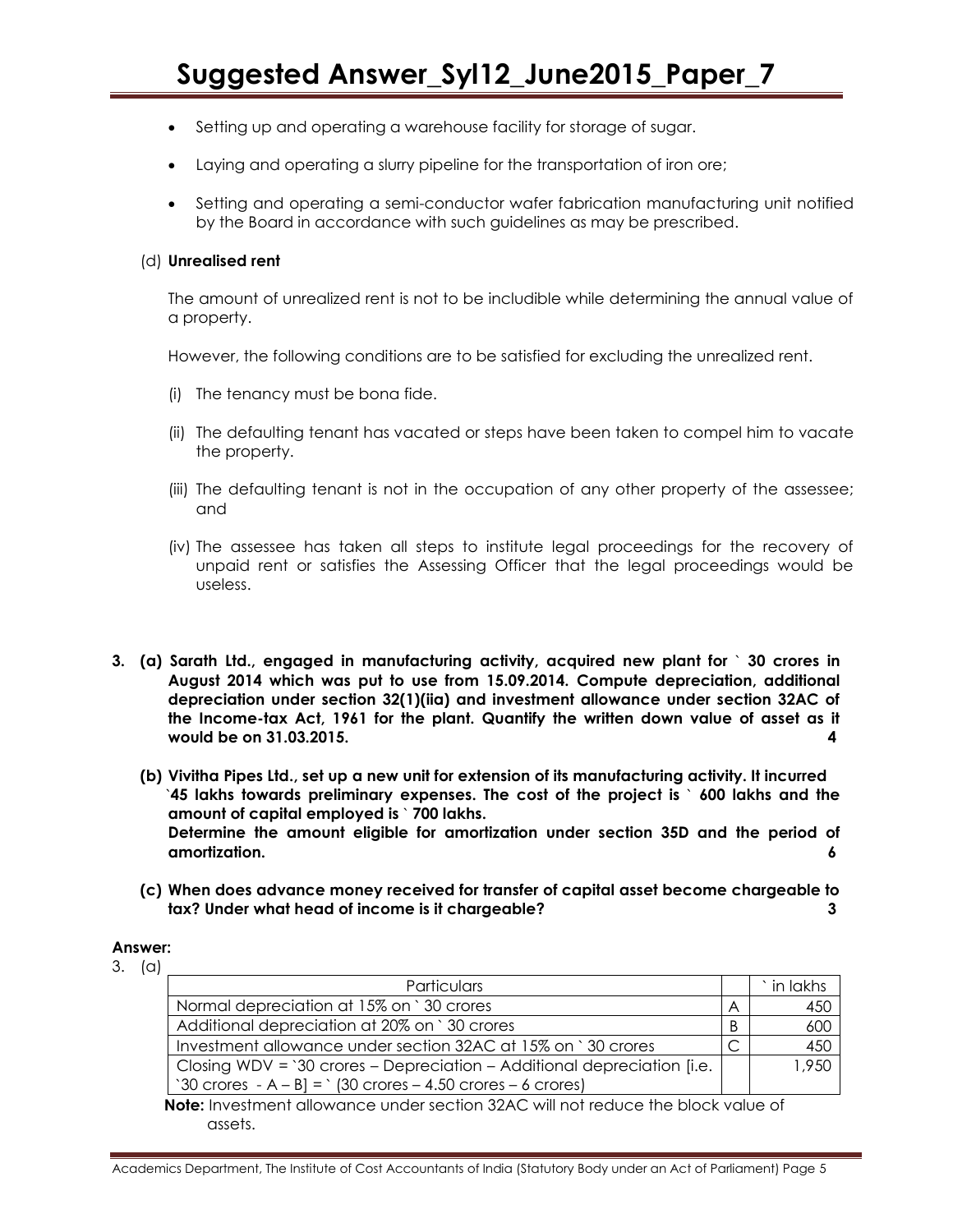(b) Amortization of preliminary expenses

Preliminary expenses are eligible for amortization in 5 equal annual installments.

In the case of company, 5% of the cost of the project or the capital employed shall be considered for computing the amount eligible for amortization.

5% of the cost of the project =  $\delta$ 00 lakhs  $\times$  5% =  $\delta$ 30 lakhs

5% of the capital employed = `700 lakhs  $\times$  5% = `35 lakhs

Actual preliminary expenditure incurred = `45 lakhs.

The assessee hence is eligible to amortise ` 35 lakhs under section 35AD.

Amount eligible for amortization for 5 years = ` 7 lakhs for each year.

- (c) As per section 56(2)(ix) any sum of money received as advance in the course of transfer of capital asset is chargeable.
	- (i) If such sum is forfeited; and
	- (ii) The negotiations did not result in transfer of such capital asset.

Thus the advance amount forfeited will be taxed as income from other sources.

- **4. (a) Mr. Ashwin finance manager in Beta Ltd. gives you the following information:**
	- **(i) A rent-free accommodation is provided by the employer at Bangalore by taking the accommodation on lease basis whose rent was** ` **20,000 per month.**
	- **(ii) He is provided with a motor car (cubic capacity of engine more than 1.6 liters) both for official and personal use. The expenses on running and maintenance are met by the employee.**

**Assume annual salary for the purpose of perquisite valuation as** `**6,00,000. You are requested to compute the perquisite value in the hands of Mr. Ashwin. 4**

- **(b) When are the books of account of a person engaged in notified profession liable for audit under section 44AB? What is the penalty is leviable for failure to get the accounts audited? 2**
- **(c) State the conditions to be satisfied when a sole proprietary concern is succeeded by a company, to avail tax exemption in respect of capital gains. 4**
- **(d) Mr. Bharat, an engineering graduate, born and brought up in India, got employment in USA in August 2014. By what date he should leave India, in order to become a nonresident? By that, what tax advantage he will get? 3**

**Answer:**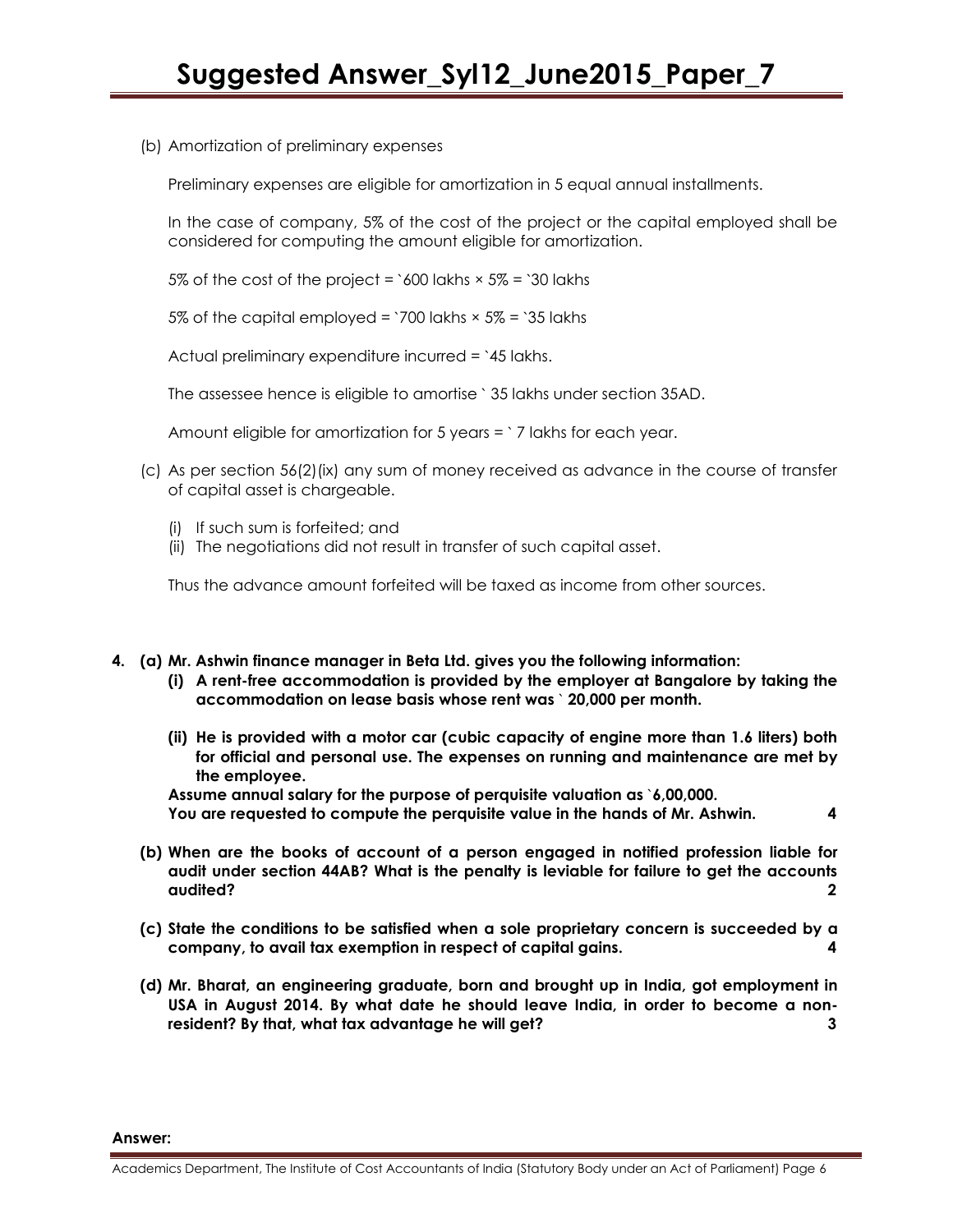4. (a) Computation of Perquisite value in the hands of Mr. Ashwin

| Particulars                                                                  | $\cdot$  |         |
|------------------------------------------------------------------------------|----------|---------|
| Rent-free accommodation:                                                     |          |         |
| Rent paid by the employer at $\degree$ 20,000 per month $\times$ 12          | 2,40,000 |         |
| 15% of salary i.e., 15% of `6,00,000                                         | 90,000   |         |
| -Whichever is less is taken as the value of perquisite                       |          |         |
| Perquisite value of rent-free accommodation<br>A.                            |          | 90.000  |
|                                                                              |          |         |
| Perquisite value of motor car:                                               |          |         |
| Cubic capacity of engine more than 1.6 litres and the expenses are met by    |          | 10,888  |
| the employee, hence the perquisite value '900 per month.(' $900 \times 12$ ) | (B)      |         |
| Total perquisite value in the hands of Mr. Ashwin $(A) + (B)$                |          | .00.800 |

(b) Every person carrying on profession shall, if his gross receipts in profession exceed ` 25 lakhs in any previous year must get his accounts audited under section 44AB.

For failure to get the accounts audited the penalty leviable is 0.5% of the gross receipt or `1,50,000 – whichever is less (section 271B).

(c) Conversion of sole proprietary concern into a company Where a sole proprietary concern is succeeded by the company the capital gain on transfer of any capital asset or intangible asset will be tax-free.

The following conditions are to be satisfied in this regard:

- (i) All the assets and liabilities of the sole proprietary concern relating to the business immediately before the succession become the assets and liabilities of the company;
- (ii) The shareholding of the sole proprietor in the company is not less than 50% of the total voting power in the company and
- (iii) The continues to remain so for a period of 5 years from the date of succession; and
- (iv) The sole proprietor does not receive any consideration or benefit, directly or indirectly, in any form or manner, otherwise than by way of allotment of shares in the company.

#### (d) **Planning for residential status**

A person who leaves India for employment if remains for less than 182 days during the financial year of leaving, he will be a non-resident.

Mr. Bharat must leave India before 29<sup>th</sup> September, 2014 to be non-resident for the financial year 2014-15.

When he plans his departure in such a way that he becomes non-resident, his income accruing or arising outside India will not be subjected to tax in India. His income accruing or arising in India alone will be liable to tax in India.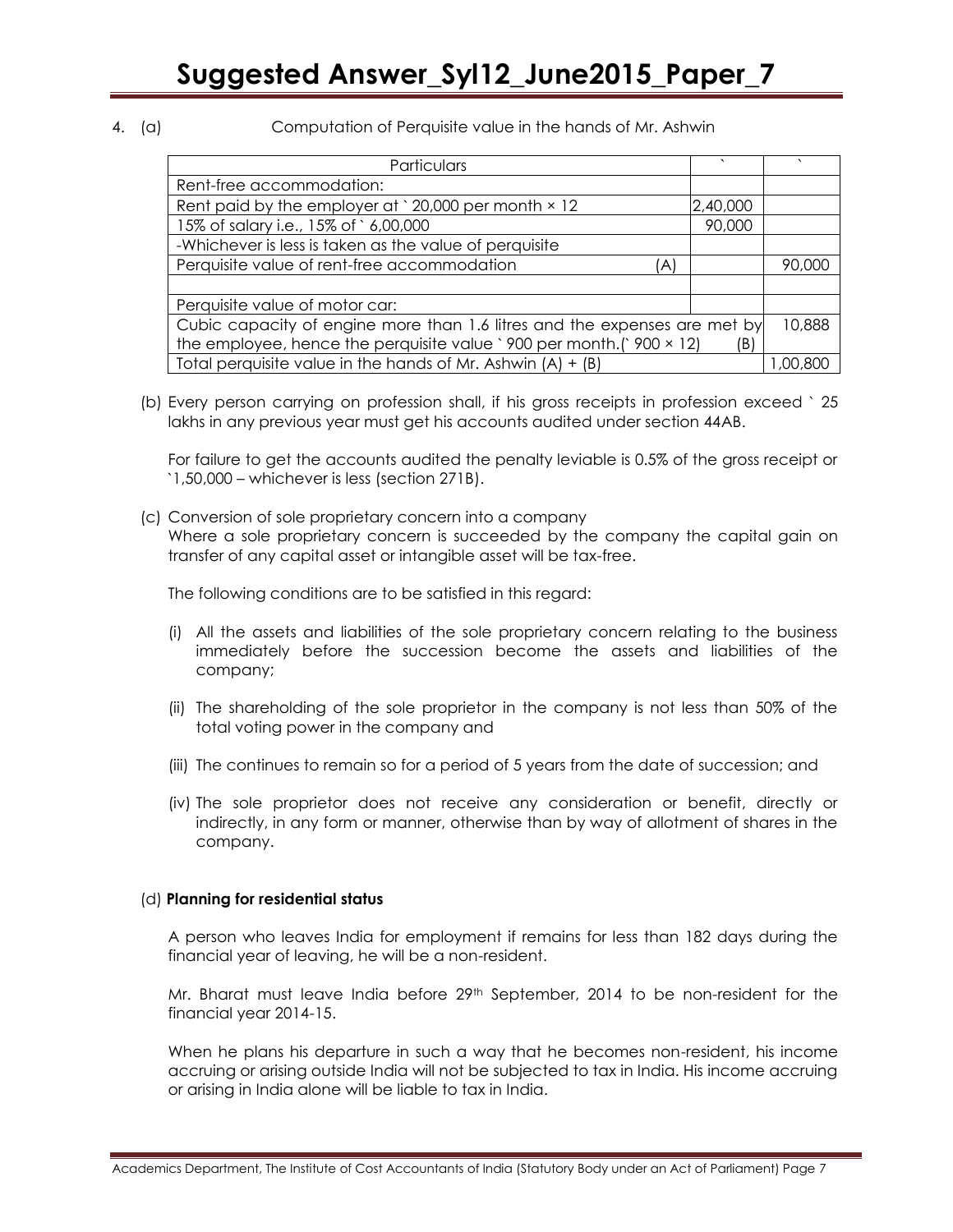**5. (a) Mr. Dhoni sold a residential building at Cochin for** `**65 lakhs in December 2014. The stamp valuation authority determined the value at** ` **80 lakhs which was not contested by Mr. Dhoni. The property was acquired in April, 2004 for** ` **6 lakhs. He acquired a residential flat at Ranchi for** ` **55 lakhs and an other residential house at Cuttack for** ` **25 lakhs before March, 2015. Compute the capital gain of Mr. Dhoni for the assessment year 2015-16.**

**Note:** 

| <b>Financial Year</b> | <b>Cost inflation index</b> |  |
|-----------------------|-----------------------------|--|
| 2004-05               | 480                         |  |
| 2014-15               | 1.024                       |  |

**You are required to plan in such a way that the incidence of tax is the least. 5**

- **(b) Explain the provisions relating to carry forward and set off of losses by closely held companies. 3**
- **(c) Mohit Sharma gives you the following information for the year ended 31.03.2015:**

**Owns 3 goods carriages throughout the financial year 2014-15 Retail trade turnover** ` **36,00,000. Has eligible brought forward depreciation of the assessment year 2012-13** ` **60,000 relating to retail trade. Deposited** ` **80,000 in PPF account and** ` **90,000 in tax saver deposit.**

**Assume that he wants to offer income by opting for sections 44AD and 44AE.**

**Compute his total income for the assessment year 2015-16. 5**

#### **Answer:**

5. (a)

Computation of capital gain of Mr. Dhoni for the assessment year 2015-16

| Particulars                                                             |           |
|-------------------------------------------------------------------------|-----------|
| Sale consideration of residential building at Cochin                    | 65,00,000 |
| Stamp valuation authority has determined the value at `80 lakhs.        |           |
| The higher of the two is to be adopted as deemed sale consideration u/s | 80,00,000 |
| 50C                                                                     |           |
| Less: Indexed cost of acquisition                                       |           |
| $6,00,000 \times 1024 \div 480$                                         | 12,80,000 |
| Capital gains before exemption                                          | 67,20,000 |
| Less: Exemption U/s. 54                                                 |           |
| In respect of residential property acquired at Ranchi                   |           |
| Taxable long-term capital gain                                          | 12,20,000 |

**Note:** From the assessment year 2015-16 onwards, the exemption under section 54 is limited to one residential house in India. Out of the two residential properties acquired by him, he can opt for exemption under section 54 in respect of one property only. The higher of the values has been adopted for maximizing the benefit to the assessee.

(b) Losses of closely-held companies

Section 79 deals with carry forward and set off of business loss in the case of a company in which public are not substantially interested.

Where on the last day of the previous year in which the loss is sought to be carried forward and set off, the shares of the company carrying not less than 51% of the voting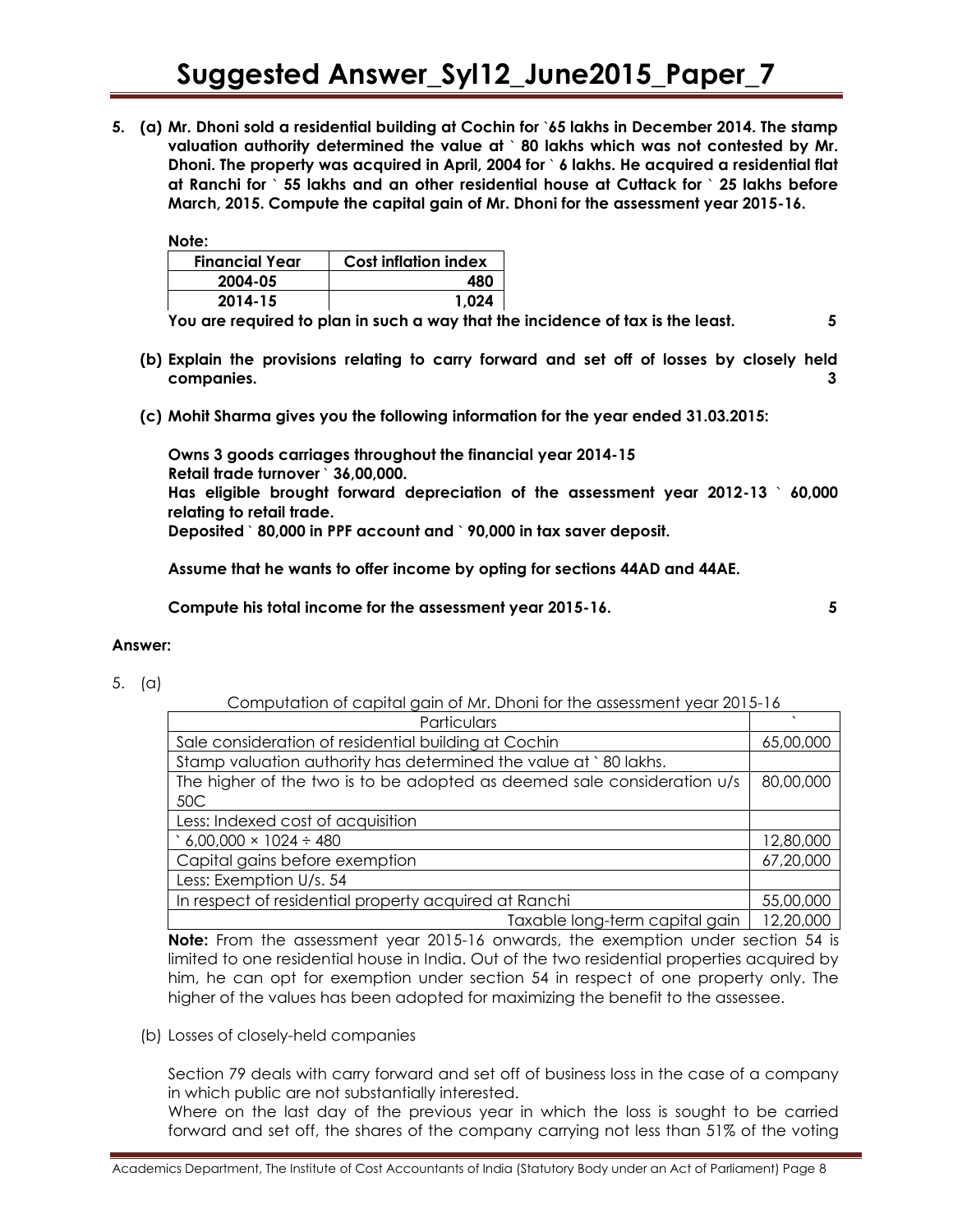power must continue to be held by the persons who held 51% of the total voting power on the last day in which the loss was incurred.

This restriction will not apply if the change in shareholding takes place due to death of a shareholder or transfer of shares is by way of gift by a shareholder to his relative.

Also, it is not applicable where there is a change in shareholding of an Indian company which is a subsidiary of a foreign company as a result of amalgamation or demerger of a foreign company, provided 51% of the shareholders of the amalgamating or demerged foreign company continue to be shareholders of the amalgamated or the resulting foreign company.

 $(c)$ 

Computation of total income of Mr. Mohit Sharma for the Assessment Year 2015-16

| Particulars                                                                           |        |          |
|---------------------------------------------------------------------------------------|--------|----------|
| Income U/s. 44AD from retail trade @ 8% on `36,00,000                                 |        | 2,88,000 |
| Income U/s. 44AE in respect of plying of goods carriages $(7,500 \times 3 \times 12)$ |        | 2,70,000 |
| Business income prior to set off                                                      |        | 5,58,000 |
| Less: Brought depreciation not eligible for set off as the b/f depreciation is        |        |          |
| deemed to be current year depreciation and has been deducted while                    |        |          |
| computing income under section 44AD                                                   |        |          |
| <b>Gross Total Income</b>                                                             |        | 5,58,000 |
| Less: Deduction u/s. 80C                                                              |        |          |
| In respect of PPF contribution                                                        | 80,000 |          |
| In respect of Tax saver deposit                                                       | 90,000 |          |
| Maximum amount deductible                                                             |        | 1,50,000 |
| <b>Total Income</b>                                                                   |        | 4,08,000 |

- **6. (a) Vimala Pharma Ltd. informs that it has net profit of** ` **60 lakhs for the year ended 31st March, 2015. It gives you the following further information:**
	- **(i) Depreciation as per books** ` **3,50,000.**
	- **(ii) Bad debts written off in the books** ` **5,00,000, which includes** ` **1 lakh due from one customer who has disputed the liability to pay but continues to have business relationship with the company.**
	- **(iii) Proposed dividend debited to Profit and Loss Account** ` **6 lakhs.**
	- **(iv) One machinery which has became useless has been written off in P&L Account, the amount debited being** ` **90,000.**
	- **(v) Provident Fund collections from employees for the year** ` **1,50,000 and company's own contribution of** ` **1,10,000 for the year have not been remitted. These amounts are shown as Sundry Liability in the books. Assume it will be remitted after 31st December, 2015.**
	- **(vi) Income from agricultural lands surrounding the factory** ` **50,000 credited to Profit and Loss Account.**
	- **(vii)Bank term loan for purchase of machinery waived** ` **2 lakhs is credited to capital reserve account.**
	- **(viii) The opening WDV of plant and machinery was** ` **15,90,000. One machinery for** ` **4,10,000 was acquired on 01.06.2014 and was put to use immediately.**
	- **(ix) Provisions for taxation debited in the Profit and Loss Account amounts to** ` **15 lakhs.**

**You are requested to compute the income of the company under the head 'Profits and gains of business or profession' for the assessment year 2015-16. 9**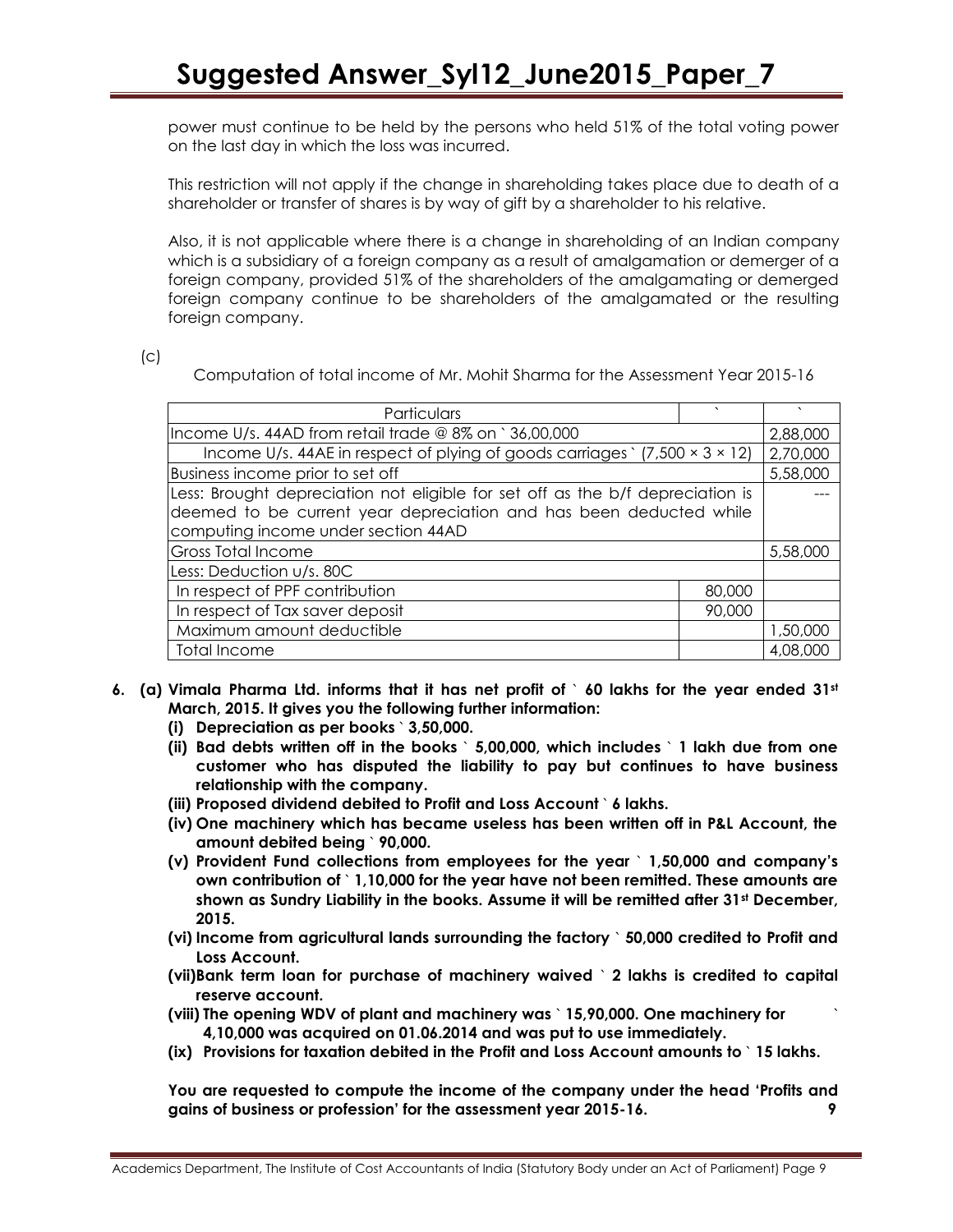- **(b) State whether TDS/TCS provisions are attracted in the following cases: 4**
	- **(i) A newspaper paid** ` **2,00,000 to ex-cricketer of New Zealand for writing series of articles during World Cup Cricket matches.**
	- **(ii) Mr. X purchased jewellery from a showroom for** ` **5,50,000 on 10.10.2014 by cheque.**
	- **(iii) When Mr. Y purchased fly ash from a factory to use the fly ash for manufacture of bricks.**
	- **(iv) A partnership firm having a turnover of** ` **40 lakhs during the financial year 2013-14 made contract payment of** ` **35,000 to an individual for a single bill.**

- 6. (a)
- Computation of business income of Vimala Pharma Ltd for the assessment year 2015-16

| Particulars                                                                      |           | $\overline{\phantom{0}}$ | $\sqrt{2}$ |
|----------------------------------------------------------------------------------|-----------|--------------------------|------------|
| Net Profit as per profit and loss account                                        |           |                          | 60,00,000  |
| Add:                                                                             |           |                          |            |
| Depreciation debited to P&L A/c                                                  |           |                          | 3,50,000   |
| Bad debts write off is deductible if it is written off in the books. Even if the |           |                          | Nil        |
| customer has relationship with the assessee the write off is deductible          |           |                          |            |
| without any attendant conditions. TRF Ltd. v. CIT 323 ITR 397                    |           |                          |            |
| Proposed dividend debited to P&L Account                                         |           |                          | 6,00,000   |
| Machinery discarded debited to P&L account - disallowed                          |           |                          | 90,000     |
| Provident fund collections and deductions out of salary not                      |           | 2,60,000                 |            |
| remitted to be treated as income                                                 |           |                          |            |
| Provision for taxation debited to P&L account                                    |           | 15,00,000                |            |
|                                                                                  |           |                          | 88,00,000  |
| Less:                                                                            |           |                          |            |
| 50,000<br>Agricultural income credited to P&L Account                            |           |                          |            |
| Bank term loan waiver is not liable to tax as section 41(1) will<br>Nil          |           |                          |            |
| not apply                                                                        |           |                          |            |
| Depreciation on plant and machinery                                              |           |                          |            |
| Opening WDV                                                                      | 15,90,000 |                          |            |
| Add: New additions                                                               | 4,10,000  |                          |            |
|                                                                                  | 20,00,000 |                          |            |
| Depreciation @ 15% on ` 20 lakhs                                                 |           | 3,00,000                 |            |
|                                                                                  |           |                          | 3,50,000   |
| Income from Business                                                             |           |                          | 84,50,000  |

#### (b) Liability to TDS/TCS

- (i) As per section 194E tax is deductible at source at 20% on the payment made to nonresident foreign citizen sportsman.
- (ii) When jewellery is purchased in cash the tax collection at source will apply. In this case as the purchase was made by means of cheque, TCS provisions will not apply.
- (iii) When goods purchased are meant for manufacturing it is not liable for tax collection at source. Only when it is for the purpose of trade, TCS provisions will apply.
- (iv) Tax is deductible at source in respect of each contract when it exceeds ` 30,000. [Clause (i)(k) of the Explanation to section 194C will be applicable to partnership firms.]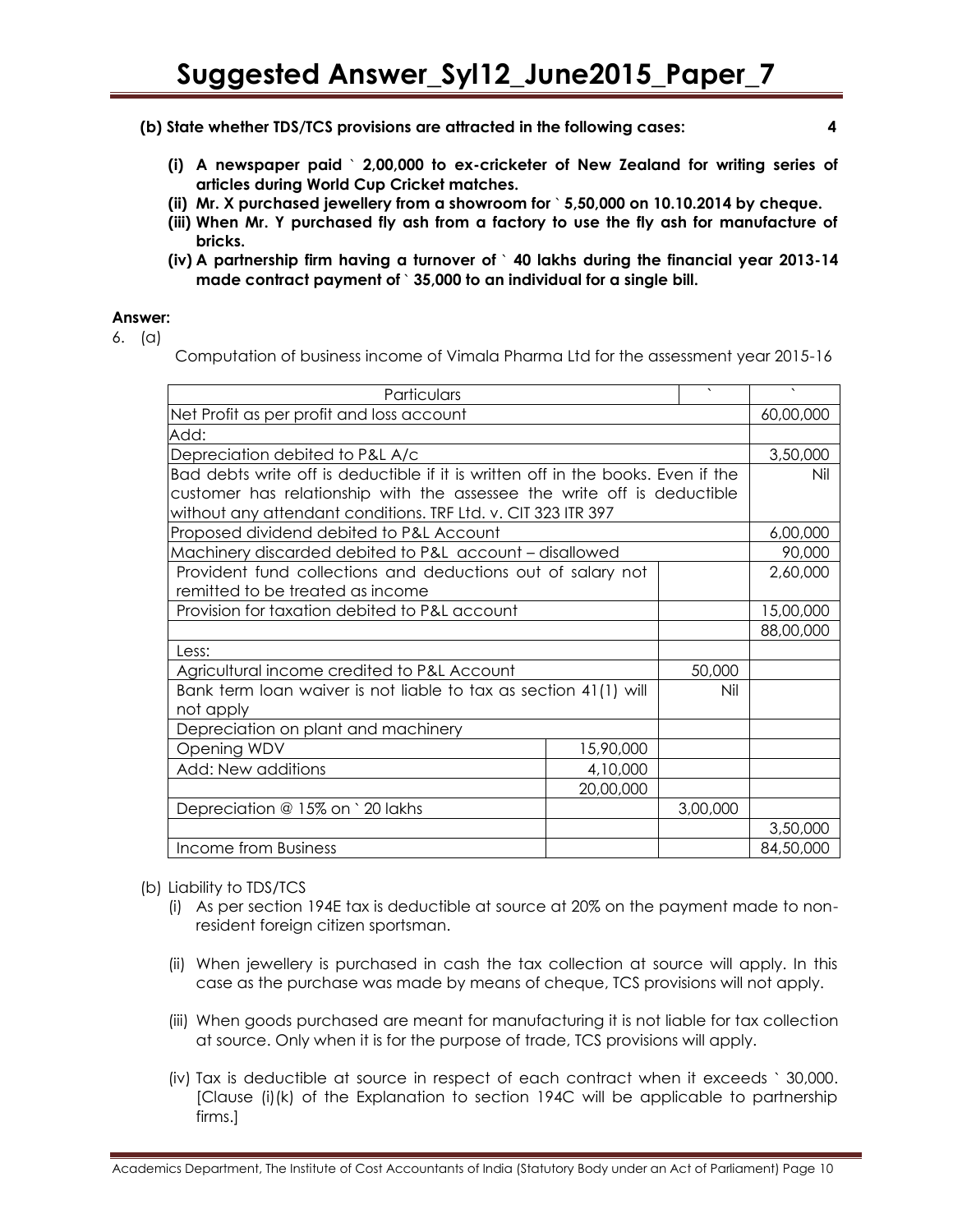#### **Section B**

(Wealth Tax Act) [Answer any one question]

- **7. (a) A property self occupied for 6 months was let out on a monthly rent of** ` **10,000 from 01.10.2014. The municipal tax on the property amounts to** ` **20,000 per annum. The tenant has deposited** ` **2 lakhs. The municipal annual value for the property is** ` **1,40,000. Compute the capitalized value of the property. The property has been constructed utilising the permissible extent (200 sq. ft.) of total available land of area 3,000 sq. ft. 4**
	- **(b) How is the interest of a partner in the assets owned by the firm computed and charged to wealth tax? 4**

#### **Answer:**

7. (a) The property let out for less than 300 days for residential purpose is an asset liable for wealth tax. The valuation of the property is given below:

| Particulars                                                             |           |
|-------------------------------------------------------------------------|-----------|
|                                                                         |           |
| Actual rent received for 6 months                                       | 60,000    |
| Add: 15% of the amount of deposit of `2 lakhs for 6 months.             | 15,000    |
| Rental value for 6 months                                               | 75,000    |
| Annual rent                                                             | 1,50,000  |
| Municipal value                                                         | 1,40,000  |
| Note: Higher of annual rent or the municipal value to be adopted. Since |           |
| the annual value is more, the same is adopted.                          |           |
| Gross maintainable rent = annual rent i.e.,                             | 1,50,000  |
| Less: Municipal tax (annual)                                            | 20,000    |
| Net maintainable rent                                                   | 1,30,000  |
| Capitalized value $\degree$ 1,30,000 $\times$ 12.5                      | 16,25,000 |

(b) Valuation of interest of partner in a firm

The value of interest of a partner in a firm is to be determined in the manner laid down as follows-

- a. If the assets belong to the business of the Firm/AOP then value the same as per Rule 14.
- b. If the assets are not the assets of the business then value the same as per Schedule III. Under Schedule III, Part E, Rule 16 the net wealth of the Firm shall be determined as if Firm is an assessee.

Thereafter that portion of wealth as is equal to the amount of capital of the partners shall be allocated.

The residual net wealth of the Firm shall be allocated among the partners in accordance with the agreement of partnership for distribution of assets in the event of dissolution and in the absence of such an agreement in the proportion in which the partners are entitled to share the profits.

The total sum so allocated to a partner shall be taken as the value of the interest.

No exemption under section 5 shall be allowed to a firm but partners are entitled for proportionate exemption in their individual assessment.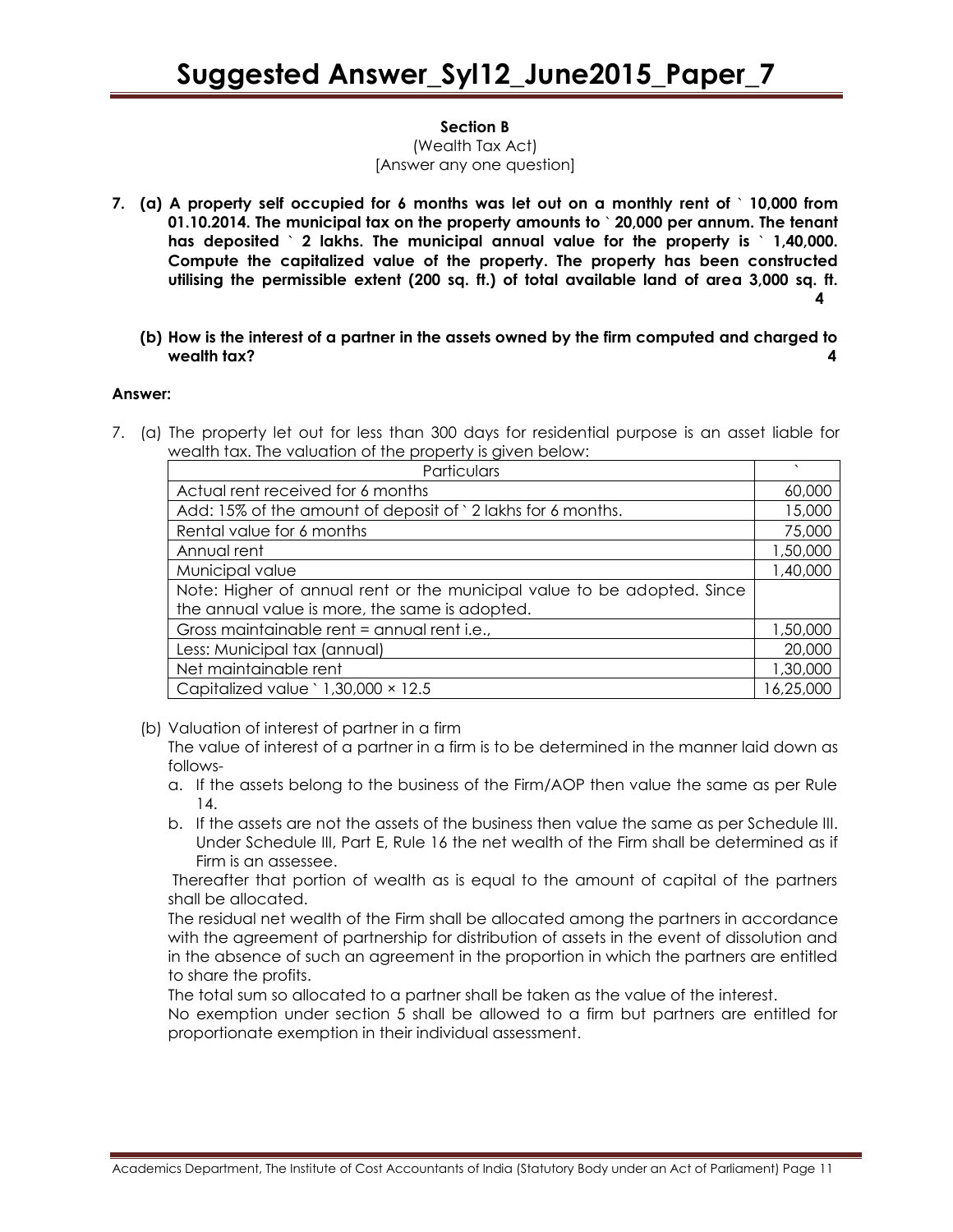- **8. (a) State whether the following are assets under the Wealth Tax Act: 4**
	- **(i) Farm house situated in a village 20 kms from the municipal limits in Delhi, where the corporate office is located.**
	- **(ii) Guest house located 30 kms from the municipal limits.**
	- **(iii) Vacant land held as stock in trade for the past 7 years.**
	- **(iv) Lands meant for industrial use acquired 18 months before the valuation date.**
	- **(b) Mr. Vasudevan transferred a vacant site in an urban area to Miss Jothi on 01.01.2015, who subsequently got married to his son Vaibhav on 01.03.2015. In whose hands will this vacant urban land be treated as an asset as on 31.03.2015? 4**

- 8. (a) (i) Farm house beyond 25 kms. from the municipal limits is not an asset. However, in this case it is situated within 25 kms. Hence, it is an asset.
	- (ii) Guest house is an asset liable for wealth tax regardless of the distance from the municipal limits.
	- (iii) Vacant land held as stock in trade is not liable for wealth tax for a period of 10 years from the date of its acquisition. Hence, it is not an asset.
	- (iv) Land meant for industrial use is not an asset for a period of 2 years from the date of its acquisition. Since, it was acquired 18 months before the valuation date it is not an asset.
	- (b) Clubbing of wealth

In computing the total wealth of an individual, any asset transferred by him to his son's wife shall be clubbed in his hands.

In the given situation, as on the date of transfer of the urban land, Miss Jothi was not married to the Vasudevan's son Vaibhav.

Therefore, the vacant urban land cannot be treated as an asset in the hands of Vasudevan, as on 31.03.2015.

It will be treated as the asset of Jothi, as on 31.03.2015.

#### **Section C [International Taxation, DTTA, etc.] Answer any two questions.**

- **9. (a) Explain binding nature of advance pricing agreement. 3**
	- **(b) Is it possible to apply advance pricing agreement entered into in a previous year to international transactions entered into in preceding previous years as well? 3**
	- **(c) Ayush is a musician who derived income of** ` **1,25,000 during the previous year 2014-15 from a concert performed in a country with which India has no double taxation avoidance agreement. Tax of** ` **31,250 was deducted at source in the said country. His income from profession in India during the previous year 2014-15 amounted to**  ` **3,00,000. Compute tax payable by Ayush for Assessment Year 2015-16. 4**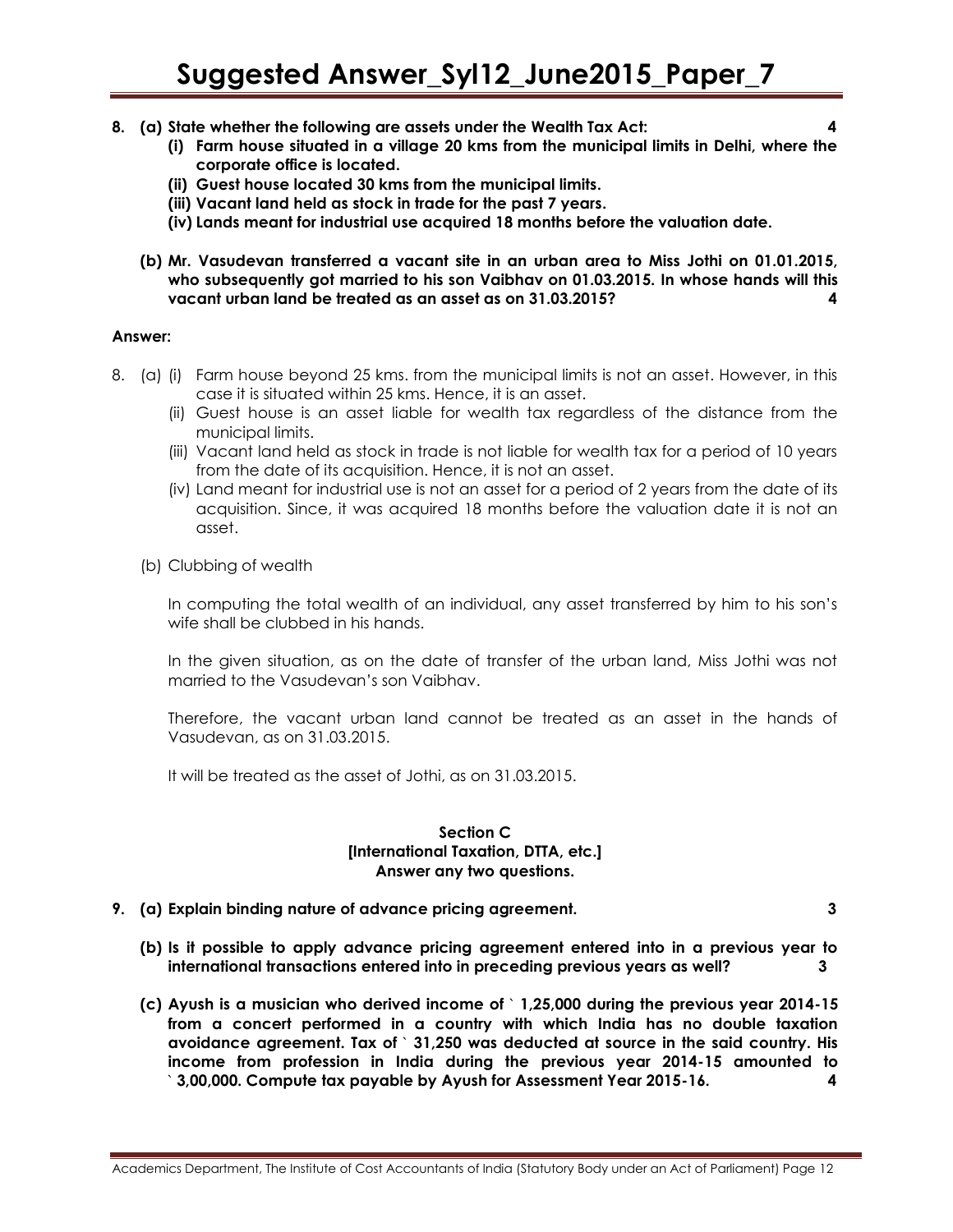9. (a) Binding nature of APA

As per section 92Cc(4) the advance pricing agreement entered into shall be binding –

- (i) On the person in whose case, and in respect of the transaction in relation to which, the agreement has been entered into, and
- (ii) On the principal commissioner or and the income-tax authorities subordinate to him, in respect of the said person and the said transaction.

However, the agreement shall not be binding if there is a change in law or facts having bearing on the agreement so entered.

(b) Applicability of ALP to earlier year

As per section 92CC (9A) inserted by the finance (no. 2) act, 2014 advance pricing agreement may provide for determining the arm's length price or specify the manner in which arm's length price shall be determined in relation to international transaction entered into by the person during maximum four previous years preceding the first of the previous years for which such agreement is entered into and the arm's length price shall be determined in accordance with the said agreement.

Computation of tax payable by Ayush for Assessment year 2015-16

| Particulars                                                         | Amount   |
|---------------------------------------------------------------------|----------|
| Income in the foreign country                                       | 1,25,000 |
| Income in India                                                     | 3,00,000 |
| Total income                                                        | 4,25,000 |
| Tax on total income $(4,25,000 - 2,50,000) \times 10\%$             | 17,500   |
| Less: Rebate u/s 87 A                                               | 2,000    |
|                                                                     | 15,500   |
| EC & SHEC at 3%                                                     | 465      |
| Total                                                               | 15,965   |
| Average Rate of tax in India (15,965/4,25,000 × 100)                | 3.756%   |
| Average Rate of tax in Foreign Country (31,250/1,25,000 × 100)      | 25%      |
| Doubly taxed income                                                 | 1,25,000 |
| Less: Amount of relief u/s 91 ('1,25,000 × 3.756%) (lower of a & b) | 4,695    |
| Tax payable(15,965-4,695)                                           | 11,270   |

- **10. (a) What are the consequences (other than penalty) of adjustment made by the Assessing Officer to arm's length price in international transactions entered into by the assessee resulting in increase in taxable income? 3**
	- **(b) A person resident in India seeks to remit certain amount liable to tax in India to a company incorporated in a notified jurisdictional area. At what rate should the tax be deducted a source from such payment? 3**
	- **(c) P. Ltd., an Indian company, sold steel rods to its holding company, Q. Ltd., USA at US Dollar 200 (FOB) per MT during previous year 2014-15. P. Ltd. also sold identical product to an independent company in USA, R. Ltd. at US Dollar 400 (CIF) per MT. Insurance and freight amounts to** `**200 per MT. Determine whether the transaction between P. Ltd. and Q.**

Academics Department, The Institute of Cost Accountants of India (Statutory Body under an Act of Parliament) Page 13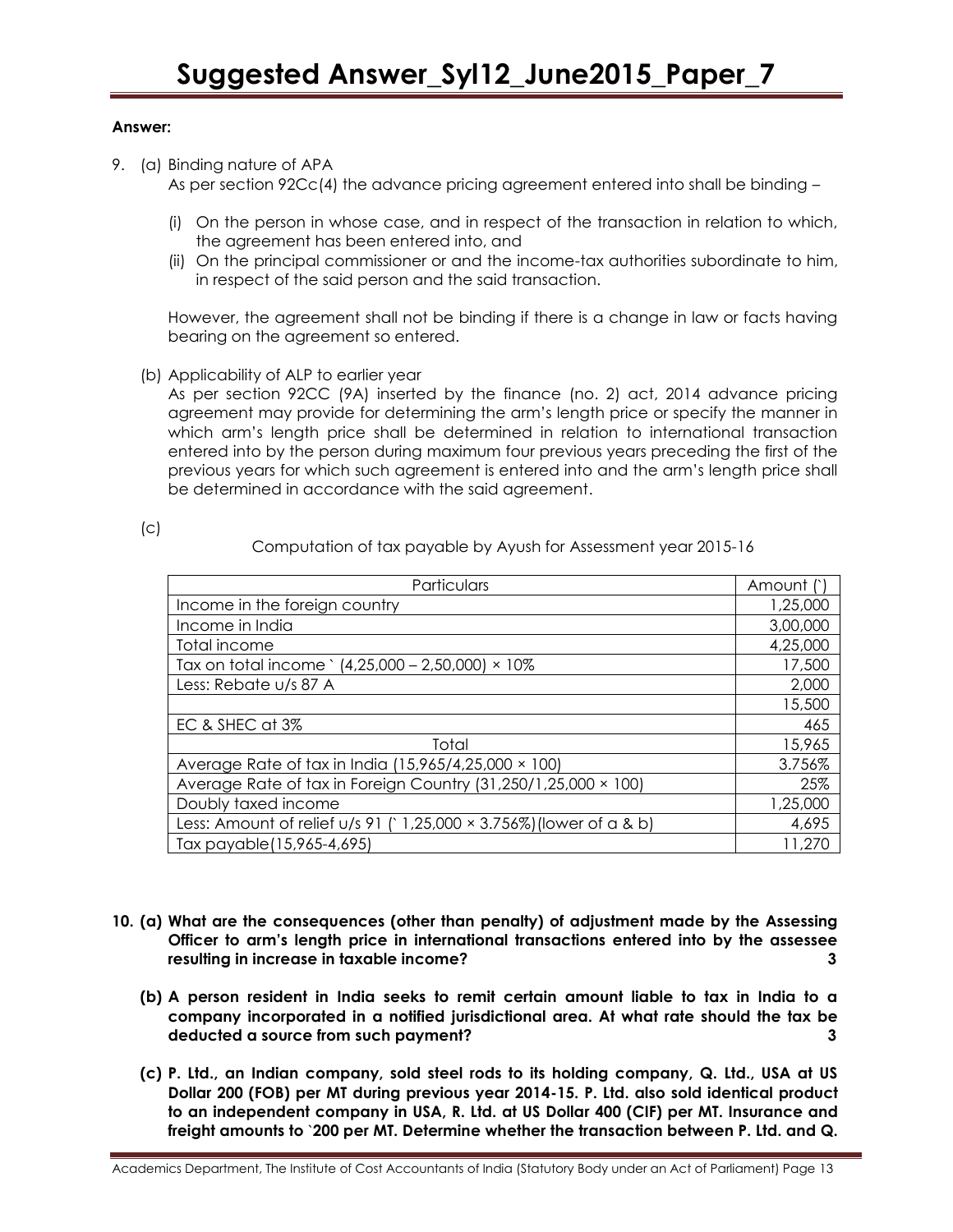**Ltd. satisfies the arm's length test. 4**

#### **Answer:**

10. (a) Consequences of adjustments made to ALP

In case the Assessing Officer makes adjustment to arm's length price in an international transaction which results in taxable income of the assessee, the following consequences shall follow:

- (i) No deduction under section 10A/ 10B/ 10AA or under Chapter VI-A shall be allowed from the income so increased.
- (ii) As a consequence, the total income of the assessee will go up by the amount of adjustment so made.
- (iii) No corresponding adjustment would be made to the total income of the other associated enterprise (in respect of payment made by the assessee from which tax has been deducted or is deductible at source) on account of increase in the total income of the assessee on the basis of the arm's length price so recomputed.
- (b) TDS from interest paid to an entity in NJA

As per section 94 a(5), notwithstanding anything contained in any other provision of the income-tax Act, where a person makes may payment of any sum on which tax is deductible at source, the tax shall be deducted at the highest of the following rates:

- (i) At the rate or rates in force;
- (ii) At the rate specified in the relevant provision of the income-tax Act, 1961;
- (iii) At the rate of 30%.
- (c) As P. Ltd. holds more than 26% shares in Q. Ltd., P. Ltd. and Q. Ltd are deemed to be associated enterprises.

As P. Ltd., supplied similar product to R. Ltd., an unrelated entity in USA, the transaction between P. Ltd. and R. Ltd. is comparable uncontrolled transaction for determining arm's length price. Comparable uncontrolled price (CUP) method for determining ALP is applicable.

|                                      | US Dollar |
|--------------------------------------|-----------|
| Price per MT of steel rods to R Ltd. |           |
| Less; Cost of insurance and freight  | 200       |
| Arm's length price                   | 200       |

Since the price charged from Q. Ltd. is equal to ALP, the transaction between P. Ltd. and Q. Ltd. satisfies the arm's length test.

- **11. (a) When shall a transaction entered into with an unrelated person shall be deemed to be an international transaction with an associated enterprise? 4**
	- **(b) Explain the purposes for which the Central Government enters into double taxation avoidance agreement with any foreign country as per section 90 of the Income-tax Act, 1961. 4**
	- **(c) What is residuary method of determination of arm's length price as per Rule 10AB of the Income-tax Rules? 2**

**Answer:**